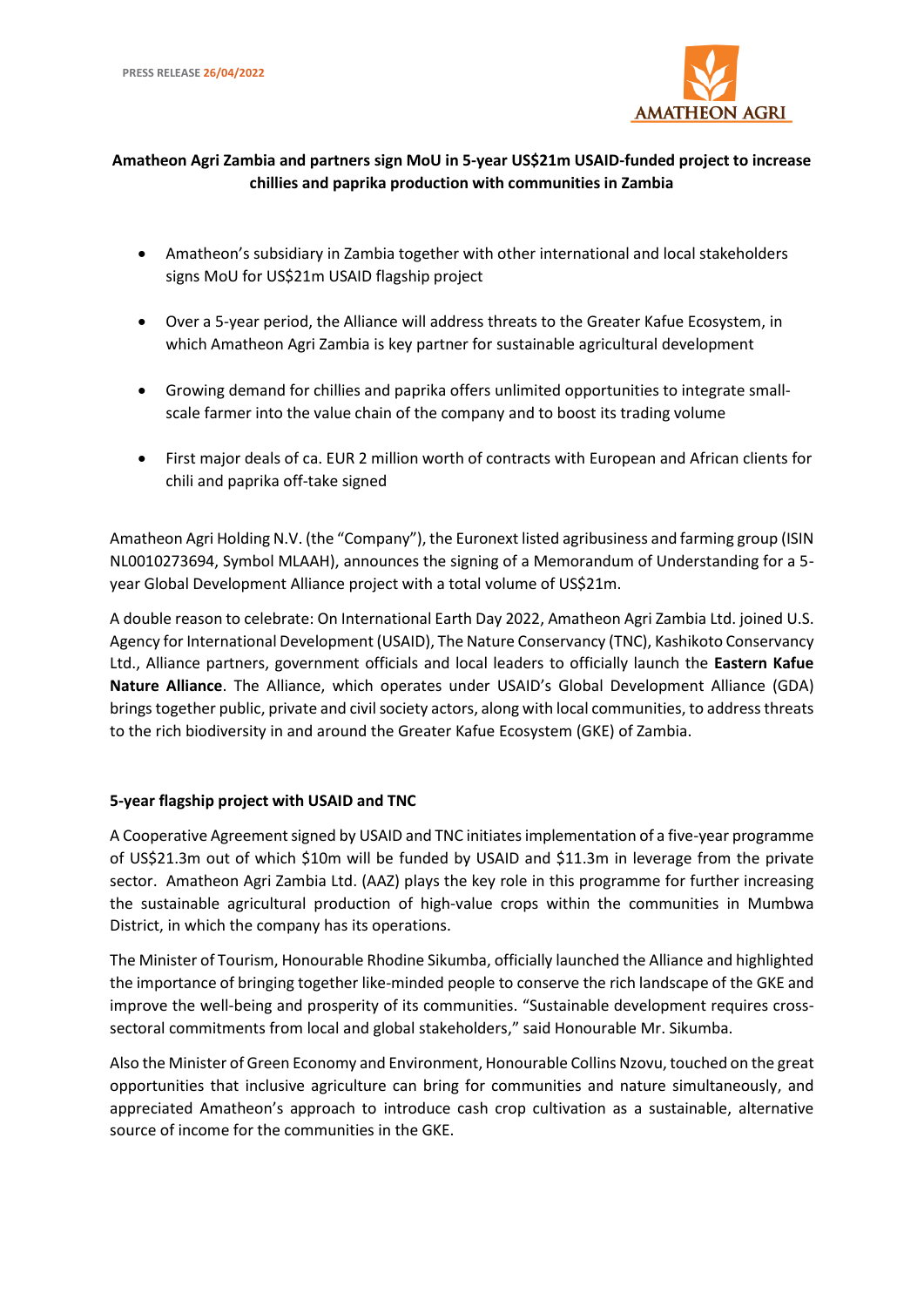

#### **Uplifting communities in Mumbwa District with increasing demand for Capsicum products**

With the signing of the Memorandum of Understanding (MoU), Amatheon Agri Zambia's Managing Director, Troy Minne, said the company commits to ramp up its herbs and spices production with smallscale farmers, starting with different varieties of capsicum products (hot chillies and paprika). Over a period of 5 years, Amatheon Agri Zambia will support crop diversification into high-value herbs and spices, produced under climate-smart techniques through the provision of market services, including input finance, extension and demonstration of sustainable farming practices to address economic constraints communities face in Mumbwa District.

With its newly established state-of-the-art processing, cleaning and storage facilities, AAZ is able to process the dried chillies and paprika into flakes in various sizes, with or without seeds, in accordance with international food and processing standards. The global demand for chilli products continues to grow, which offers great opportunity for Amatheon to connect smallholder farmers to high-level value chains and increase its trading volumes as new supply contracts come into fruition.

#### **Successful conclusion of major orders in the first quarter of 2022**

"The first major deals from European and African clients for high-margin chilli and paprika products have been closed, resulting in ca. EUR 2 million worth of contracts being signed in Q1 2022 for delivery later in the year," says Amatheon's Director of International Sales and Marketing, Victoria Cavanagh.

"The high quality of the products, combined with year-round availability and on-site processing, makes Amatheon Agri a strategic supplier for many new clients," says Cavanagh. "Traditional origins for chilli and paprika are experiencing quality and supply challenges, and the market is eager to develop new origins especially with large-scale farming companies where traceability is stronger," she says.

#### **Second AAZ-USAID partnership for community development**

For AAZ, the launch marked a special moment in the company's history with USAID, which played a crucial role in the development of Amatheon Agri's Outgrower Programme in 2016. During the first USAID partnership, AAZ established a trading network with more than 10,000 farmers in Mumbwa District and embedded the Outgrower Programme as a core part of the company's operations in Zambia.

"We are excited to partner again in such an ambitious and fundamentally important project, which will uplift our Outgrower Programme and the communities surrounding Amatheon's farm," said Sustainability Manager Laura Schenck.

The Alliance project activities will be implemented over a course of five years until September 2026.

The Management Board Berlin, Germany, 26 April 2022

> \* \* \*